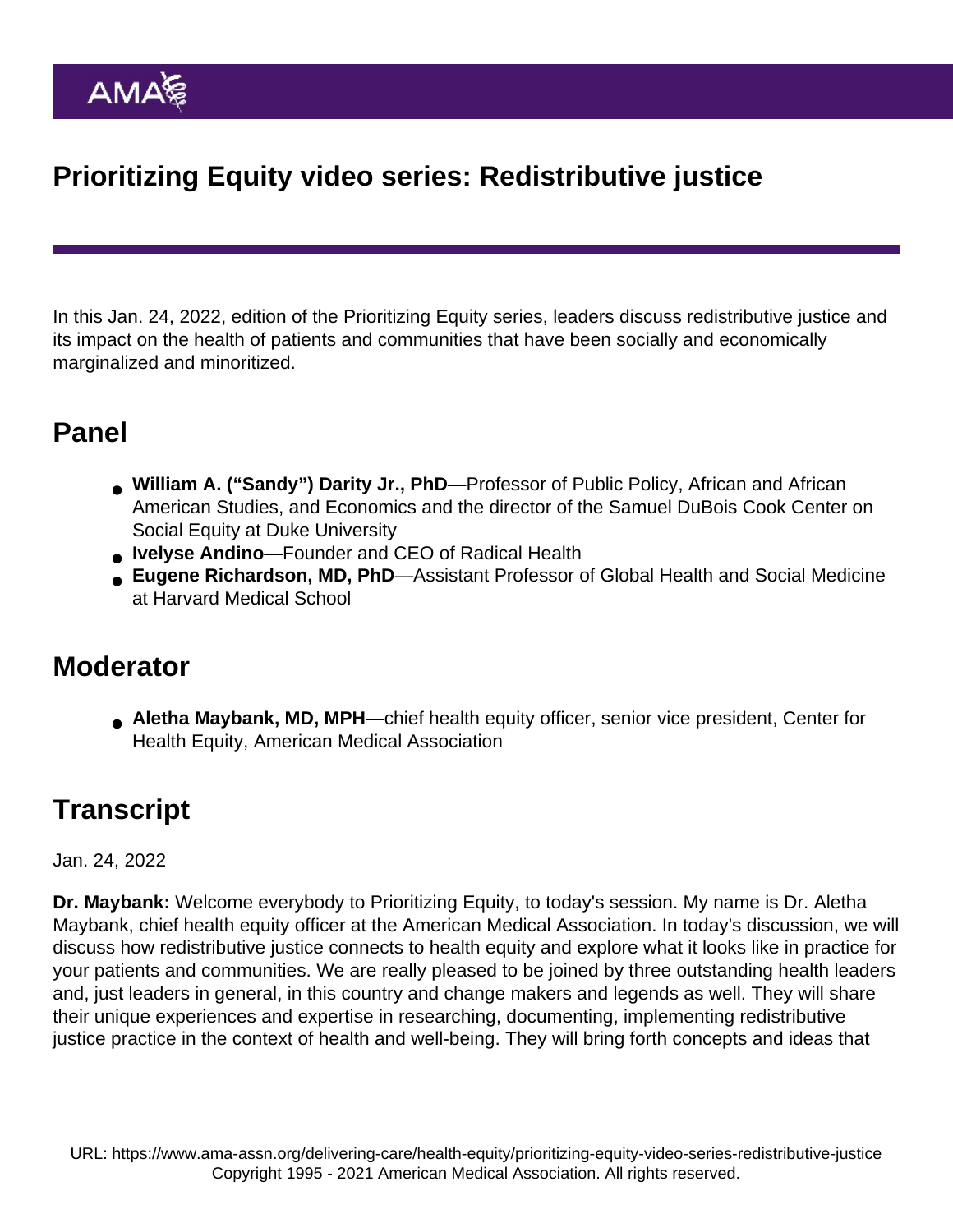really anchor the importance of eliminating structural inequities, deepen our understanding of what really creates health and broaden our vision of these solutions and processes to really advance health equity as well. And so, I'm honored to welcome the three voices.

We have Ivelyse Andino, who is founder and CEO of Radical Health. Just raise your hand a little bit. Great. We have Dr. William "Sandy" Darity, Jr., who is professor of public policy, African and African American studies and economics, and the director of the Samuel DuBois Cook Center on Social Equity at Duke University. And we have Dr. Eugene Richardson, who is assistant professor of global health and social medicine at Harvard Medical School, as well as his co-chair, that's how I met him, of the Lancet Commission on Reparations and Redistributive Justice. So, welcome all of you today. Again, really excited to be here with you all. I usually just open up during this time of COVID, just asking people kind of, where are you physically and how are you doing at this stage in the pandemic? I think it's still fully relevant to all the work that we're doing. Ivelyse, can we start with you?

Andino: Of course, it's a pleasure to be here and it's such a great company. I'm coming to you all from the Bronx, the south Bronx specifically, where it is not only where I was raised but it's home and headquarters to the work. And I think it's just a great question of how we're doing. If I'm honest, it's been a year and probably a really tough year, both professionally and personally. And so, I'm doing well and excited. And maybe not too excited but let's see what the next year brings, excited to see what's coming up.

#### Dr. Maybank: Great, thank you. Sandy?

Dr. Darity, Jr.: Hi, I'm located in Durham, North Carolina. Because I'm a faculty member at Duke University, we have had a surge in cases recently like many other places in the country. So, it's a bit uncertain about how the pandemic is going to proceed locally. But for the moment I'm doing okay as are my family members. As far as we know, no one has contracted the disease recently and we're trying to do our best to stay healthy. But it's been a tough year but I'm grateful that we're among the folks who are still around and able to try to contribute.

### Dr. Maybank: Absolutely, thank you. Gene?

Dr. Richardson: Thanks so much, Dr. Maybank. It's an honor to join all of you today, especially William the goat Darity, who is a hero of mine. I'm just finishing a block. I work as an infectious disease consultant at the Brigham and Women's Hospital in Boston and so I'm just finishing a two-week block. I've been seeing the rise in cases and I'm lucky in that I usually only do these blocks once every three months but I want to give a shout out to our fellow health care workers that are really bearing the brunt of this pandemic and seeing the burnout and suffering through it and providing really good care for our fellow citizens.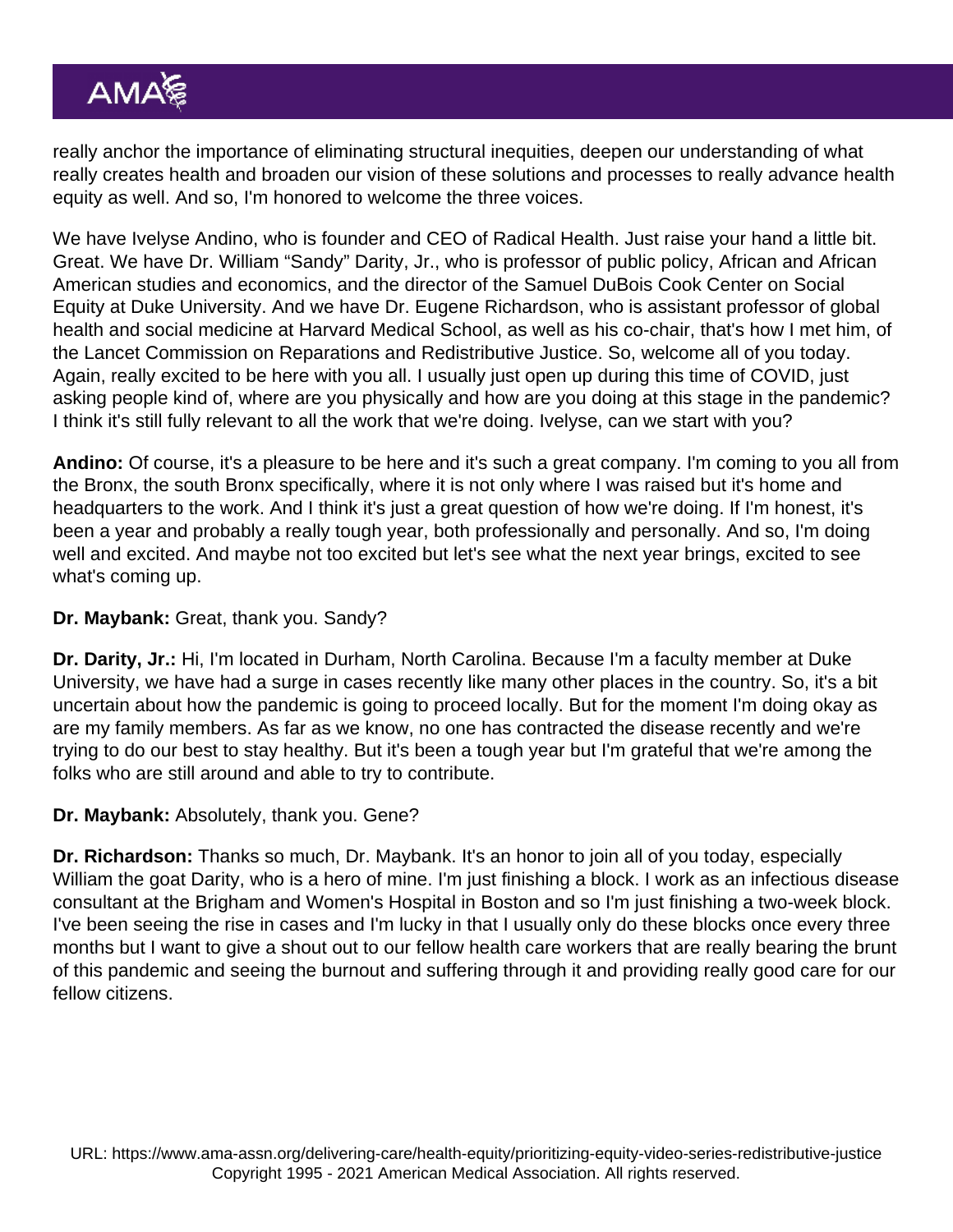Dr. Maybank: Thank you for that and just to continue Gene, with your context of being a physician and the nature of the conversation today around inequity, advancing, justice and equity work, how do you define redistributive justice work? What does that look like in the context of health care and medicine?

Dr. Richardson: Thanks. So the way I understand it, and I've learned from plenty of people that have come before me, so truly standing on the shoulders of giants when it comes to understanding what oppression looks like because I'm on the side of the oppressing but redistributive justice to me means simply just understanding that, if we take our country for example, that this country was built on systems of oppression and extraction that didn't just end with Emancipation Proclamations. They continued into Jim Crow and redlining and lethal policing and unfair credit markets and all of that. And so, there is a system that distributes resources such that people of color are disadvantaged on many material fronts and then this manifests as health inequities. And so redistributive justice is actually realizing this history and working towards fairer distribution, not only for material equity, but for health equity.

Dr. Maybank: Thank you. Dr. Darity?

Dr. Darity, Jr.: So, we've been engaged in the project here at Duke at the Cook Center funded and supported by the Robert Wood Johnson Foundation to look at the relationship between wealth and health. And I'd like to distinguish wealth from income, where income is a flow concept of resources that people receive in a fixed amount of time, usually associated with their earnings in contrast with wealth, which is a stock of resources that individuals can carry with them through time. What we usually think of as the difference between what you own and what you owe or the difference between your assets and your liabilities, or the net value of your property. And we've been arguing that while people conventionally look at socioeconomic status as an element of structural racism that produces health disparities. When they do that, they frequently look at income, education or occupational status, and they don't pay close attention to wealth.

And so, we've been trying to explore the relationship between wealth disparities and health disparities. And that relationship actually appears to be quite strong. I think that the most substantive body of work that's been done recently on the topic is by Courtney Boen and her colleagues and a team of researchers that demonstrate how powerful the effect of wealth disparities is on health differences, particularly by race in the United States. And so, the last thing I'd like to mention in these opening remarks is that we should pay close attention to the magnitude of this wealth differential by race. The Black-white gap in wealth in the United States is about \$845,000 per household. And that translates into a difference of about \$350,000 per person. And this has staggering effects on not only health outcomes but disparities in other arenas.

Dr. Maybank: Thank you for that. So Ivelyse, I'm going to come to you now and I'm going to probably get two questions at this time because what Dr. Darity mentions is very much kind of a lot of the roots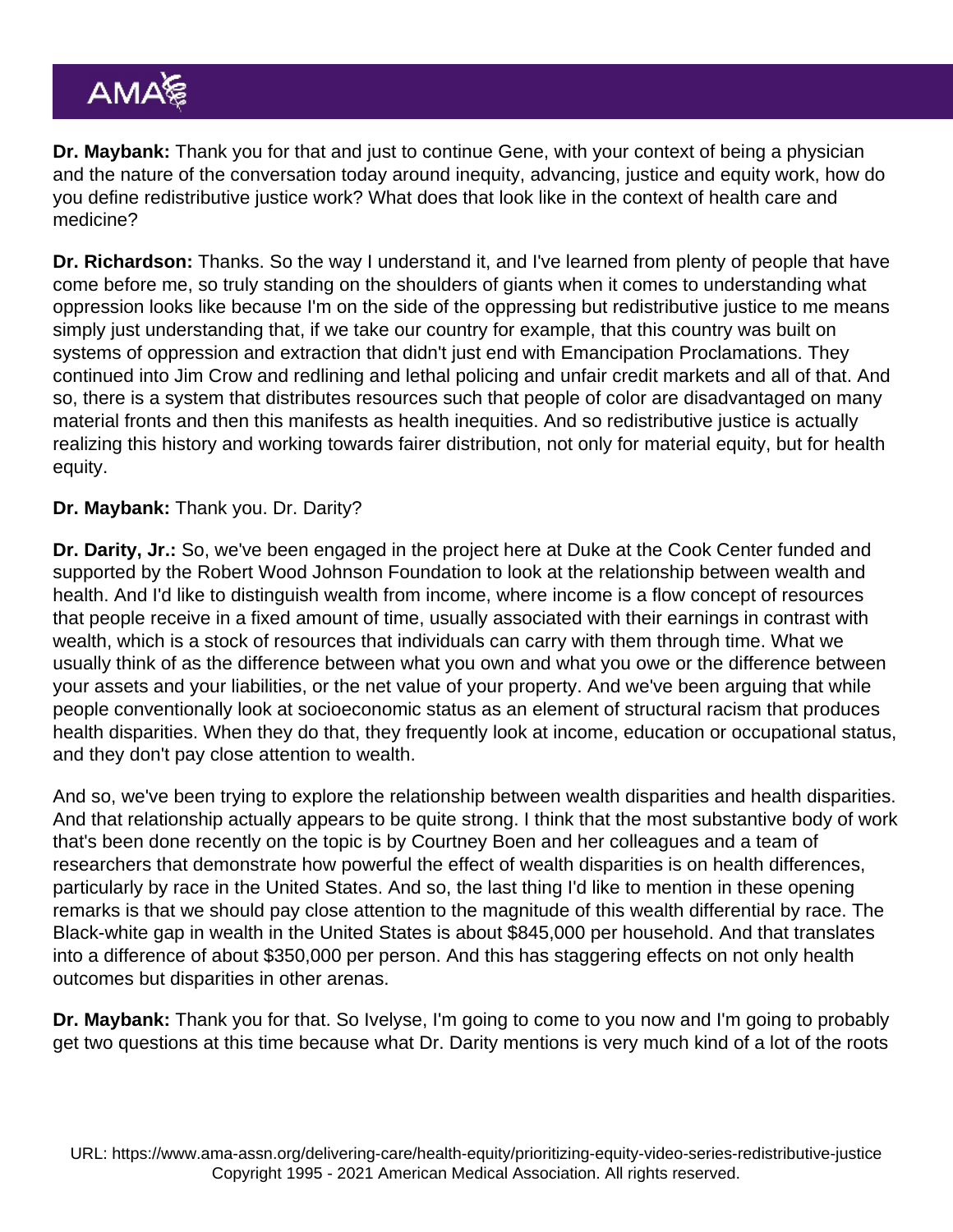of what the work that you do. In terms of you're in the space of innovation. We know innovation is extremely exclusive, right? Extremely important in terms of the ability to build wealth and has been kind of the value of building wealth when we think about technology within this country. However, it's a very exclusive space, the realities of it. It's really predominantly white men who have the ability to have access to capital whose ideas are valued in order for products to be designed. And so, can you just speak to that connection and kind of what Dr. Darity just mentioned, the work that you do? And then I'm going to ask you and you your terms, what is redistributive justice for you and how does that look like?

Andino: Well, I just want to echo, and really love what my co-panelists have said around the idea of wealth and how that contributes to some of the gaps that we see. What we're talking about there too, is the ability to create. The ability to see a problem, live with a problem and create. And in many ways for myself, my experience has been that I've lived through the structural and social determinants of health. I didn't know what they were, I didn't have the clinical words for them but I knew what the problem was and felt like I could create solutions to address that, to address the inequities that we see in health.

But when I went to do that with my company, to your point Dr. Maybank, I couldn't get any capital to create the solutions that I knew would work and that would really build with my community. In many ways that access and holding of power and the economic resources really is a huge detriment to advancing solutions. And new technologies, new innovations, new solutions and whether those contain technology or not, it's blocked off, it's not accessible.

And for folks who I think are really well suited to address these issues, we don't have a chance. We don't have the ability to create, let alone pass down additional options for folks who come after us. And I think to answer your second question of what is redistributive justice, I think the way I look at this at Radical Health is there is absolutely the economic components that we want to share, that we want to make sure that folks have access to the capital, to the wealth. But I also think it also comes down to social capital and informational capital. Social capital, we spend a lot of time. And what happens in a lot of these networks that are predominantly exclusively white men, all of that capital, all the information kind of gets shared there. And for me, it took me a really long time to break in, to find the networks that could support this work.

And the same is true with information, especially in medicine, especially in health. I often say that there's a paywall and for all of the physicians here, you either pay with your dollars and the hundreds of thousands of dollars in debt to get into med school and build that, or you're paying with your time and your network, and that's not accessible for most folks. And so when we start to think about what it looks like for the future, when we start to think about solutions that are equitable, I think it really boils down to the three kind of distributions of power: the economic, the wealth, the social capital and as well as the information.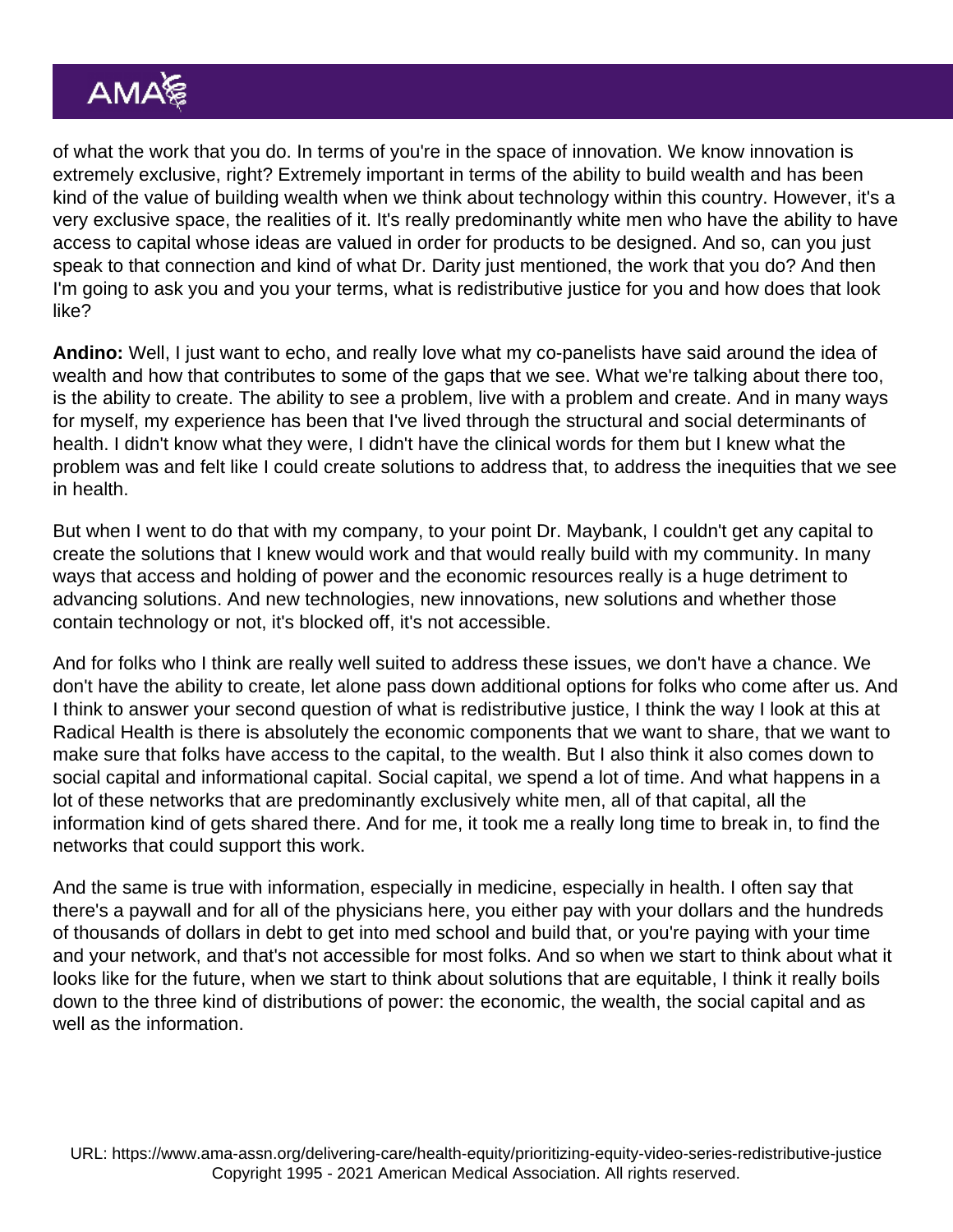Dr. Maybank: Fantastic. Thank you for that. So going to Gene and Sandy, to build a little bit on that, I had the honor and privilege to be asked to participate. Dr. Mary Bassett, I think referred me, we are all very familiar with, to the Lancet Commission on Reparations and Redistributive Justice. And so Gene, you published ... well, there was a paper that was published that we collaboratively did, really looking and talking about in highlighting, reparations for Black Americans in this context of COVID. And I would love for you to just share how racial justice and interventions such as wealth distribution can prevent or exacerbate physical, mental, emotional, spiritual harm that continues within Black and Brown communities, especially as it relates to COVID.

Dr. Richardson: Thanks so much. And thanks to Ivelyse for outlining what to me sounded like technological redlining in a way.

Dr. Maybank: There you go.

Dr. Richardson: My colleagues find it hard to understand, "Oh, that redlining and all that stuff is in the past. Can't we just move on?"

Dr. Maybank: That's right.

Dr. Richardson: It's like, here's a perfect example of what is meant by contemporary, continuing harms and what they look like. As far as the paper we did together on COVID and reparations, we essentially used data from Louisiana and did some modeling and demonstrated that if the monetary payments had been made as part of a reparations package to eradicate the wealth gap that Dr. Darity described, that we could have in this country seen 30 to 60% less across the board of a COVID outbreak. And the reason for this, it mainly just boiled down to the ability to have safe space to social distance.

So, we use data showing that there is significant overcrowding in Black households compared to white households. And so, it's not too farfetched to think that higher wealth or eradicating the wealth gap would lead to a situation of parity where people in Black households could actually achieve less overcrowding. And also, they wouldn't be forced in the frontline work as much. People are asked, why so many people of color first in frontline work? And it's because we're forced into it. Because there is no wealth to fall back on. So just those two things: being able to mitigate overcrowding in housing and participation in frontline work was enough to reduce COVID incidents in the highest risk group, which are people of color. And the way infectious disease transmission dynamics work is that when the transmission is reduced in the highest risk group, there's benefits for the population at large.

And what was most interesting to me is not these findings, they seem pretty obvious and pretty logical but the paper itself was rejected at many places. And most of the editors, all of which but one were white said that, "The modeling's great but you know, this is kind of farfetched." To think, I think what they were saying is farfetched to think that reparations would ever be paid. And so, this is what I work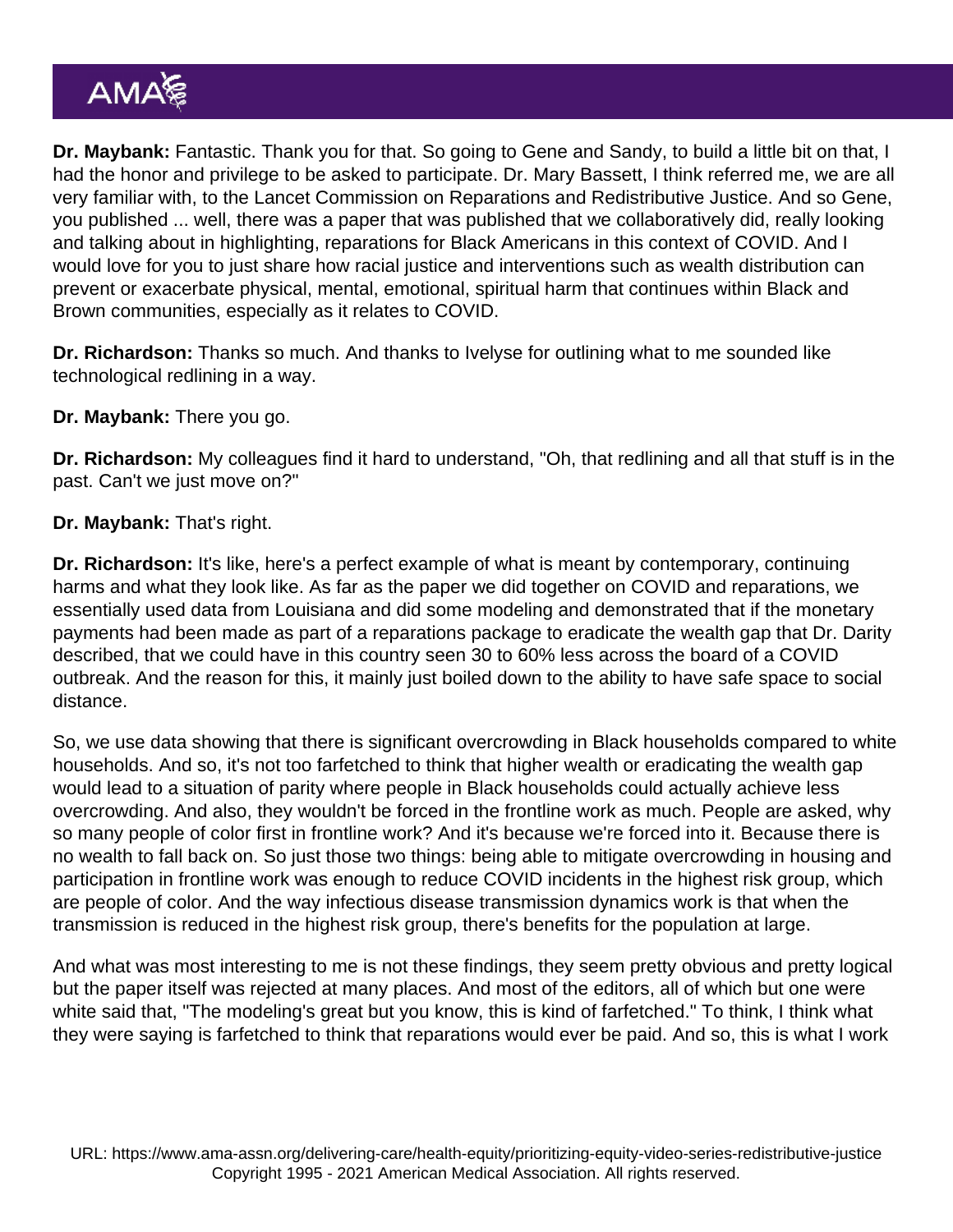on when I say that global health and public health science contributes to white supremacy is that a lot of these times when people are doing modeling, they really narrow our social imaginary to just continuing these status quo relations of inequity. They never expand it to include racial injustice interventions or structural risk interventions. And by doing that, they're doing racist work.

They're doing racist analyses because they're perpetuating the inequities. And so, this was an attempt at what doing what anti-racist modeling might look like. And I was surprised to find that it was one of the first attempts. And I guess, I shouldn't have been surprised because that's how the system works. And then it was published and it got out in CNN and then you all saw, we received hate mail and threats. And so, I got my first real dose of culture wars in really trying to do work that extended current modeling practice, current public health practice into what would it like to actually build in anti-racist interventions.

Dr. Maybank: Thank you for that. And thank you for mentioning also the experience of it too, of doing this work because that's sitting with a lot of us lately, especially me lately in terms of just, what is it like to lead with these conversations? And not only just the conversations, the work of it, the actions of it of anti-racism work and how is it accepted or not accepted. And Dr. Darity, you've been at this for a while. And so, Gene you said, well, I don't know how well reparations is going to be accepted. And clearly, we still have lots of resistance to just not even the it of it and what it is but just even the language around it and using it and talking about it. And so, Dr. Darity, just want to have a sense from a long view and more of a historical view, where are we now in this movement and work of really calling out the importance of reparations, and do you see the possibility of it?

Dr. Darity, Jr.: I don't see a realistic possibility of reparations being something that is enacted by the current Congress and United States, not a comprehensive reparations plan. But that simply just gives us another reason why Congress needs to be changed or who is in Congress needs to be changed. And that's a project for an effective social movement. But I would like to say that I think it's critical that we analyze the wealth gap and the health gap in the context of what we now are referring to as structural racism. And I'm inclined to define structural racism as the institutional and policy regime that supports white supremacy in the process of shaping American race relations. And there's a great definition from Zinzi Bailey and her co-authors where they define structural racism as the totality of ways in which society's foster racial discrimination via mutually reinforcing inequitable systems.

For example, in housing, education, employment, earnings, benefits, credit, media, health care, criminal justice, that in turn reinforce discriminatory beliefs, values and distribution of resources. And I'd like to summarize that by saying that essentially what structural racism does, it sets systemic conditions as the root source of racial inequality rather than group-based differences and culture or behavior. So, that's an important pivot. And in that context, it also points us towards recognizing that the racial wealth gap is a consequence of a historical array of policies that have been conducted by the federal government. I would begin with the period immediately after slavery ends, where the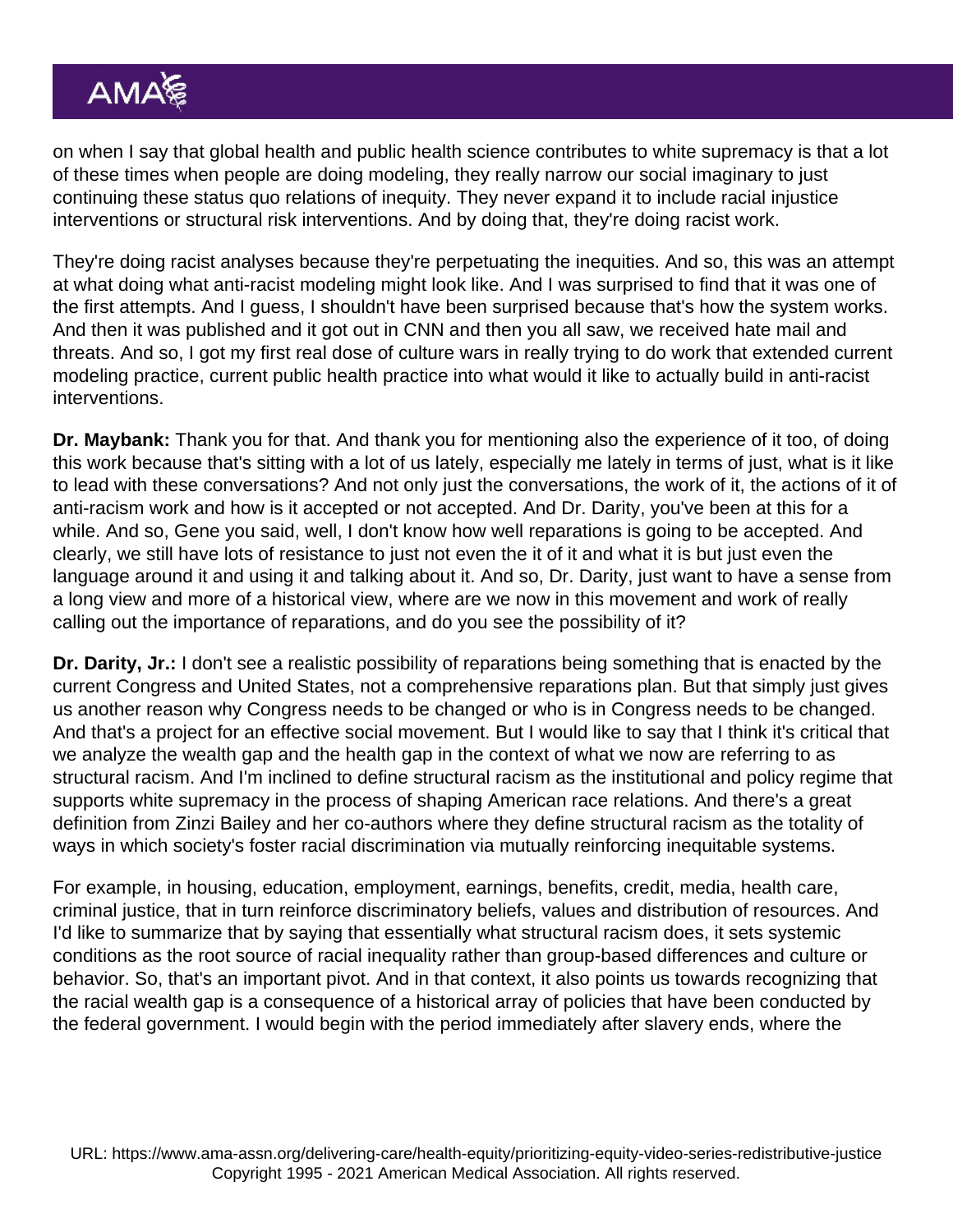formerly enslaved were promised 40-acre land grants as restitution for their years of bondage and that was a promise that was not met. At the same time, the federal government was allocating 160-acre land grants in the Western territories. As it completed its colonial settler project in America, 160-acre land grants to one and a half million white families. That translates into a situation where there are 45 million living white Americans who are beneficiaries of the Homestead Act patents.

And then in the interval between the end of the Civil War and the beginning of World War II, there were upwards of a hundred massacres that took place across the United States. White massacres, where not only were Black lives taken, but also Black property was seized and appropriated by the white terrorists, which was another mechanism for building the accumulation of white wealth to the detriment of Black wealth. And then in the 20th century, the federal government shifts from promoting asset accumulation via land allocation to home ownership. And then when it does that, it does it in a discriminatory fashion. So, including the original version of redlining, as well as the discriminatory application of the GI bill, particularly the provisions of the GI bill for returning veterans from World War II that involved home buying as well as business development. So, the federal government is deeply implicated in the process of creating the racial wealth gap.

And this means in turn that the federal government has the obligation and responsibility for reversing and ending or eliminating the racial wealth gap. And that's something that must be done via a program of direct payments to eligible recipients in the Black community. One final comment, there actually has been real change in American attitudes towards reparations. And so, while we still have a minority of white Americans who would endorse monetary payments to Black Americans for reparations, that percentage is vastly different than it was at the beginning of the 21st century. At the start of the 21st century, only about 4% of white Americans endorsed reparations for Black Americans in the form of monetary payments. By the year 2014, that percentage was closer to 16. In 2020, that percentage had risen to about 30%. And today, it seems to be in the vicinity of 38%. So still not a majority but certainly vastly different from the percentage at the beginning of this century.

Dr. Maybank: Thank you. Ivelyse, I want to give you some space to respond or elevate something that may have come to mind for you.

Andino: I just think, thank you Dr. Darity for pulling that together. And even as you were chatting, this idea of white wealth being centered and enhanced over Black wealth. You talked a little bit earlier about this technological redlining but it's the same thing in terms of how we look at how health care is delivered. It's specifically again in this niche of technology, innovation, health care and equity, where our entire health care system based, created, generated specifically for white populations.

And now when we think about the tech, the access, even post pandemic ... well definitely not post pandemic, let me not even say that. But in the middle of this pandemic, the telehealth solutions, the access, what's being created. I'm part of the 0.01% of Black Latina CEOs in health care. There are not many like me. I'm so underrepresented and when you see that contrast between the C-suite, the folks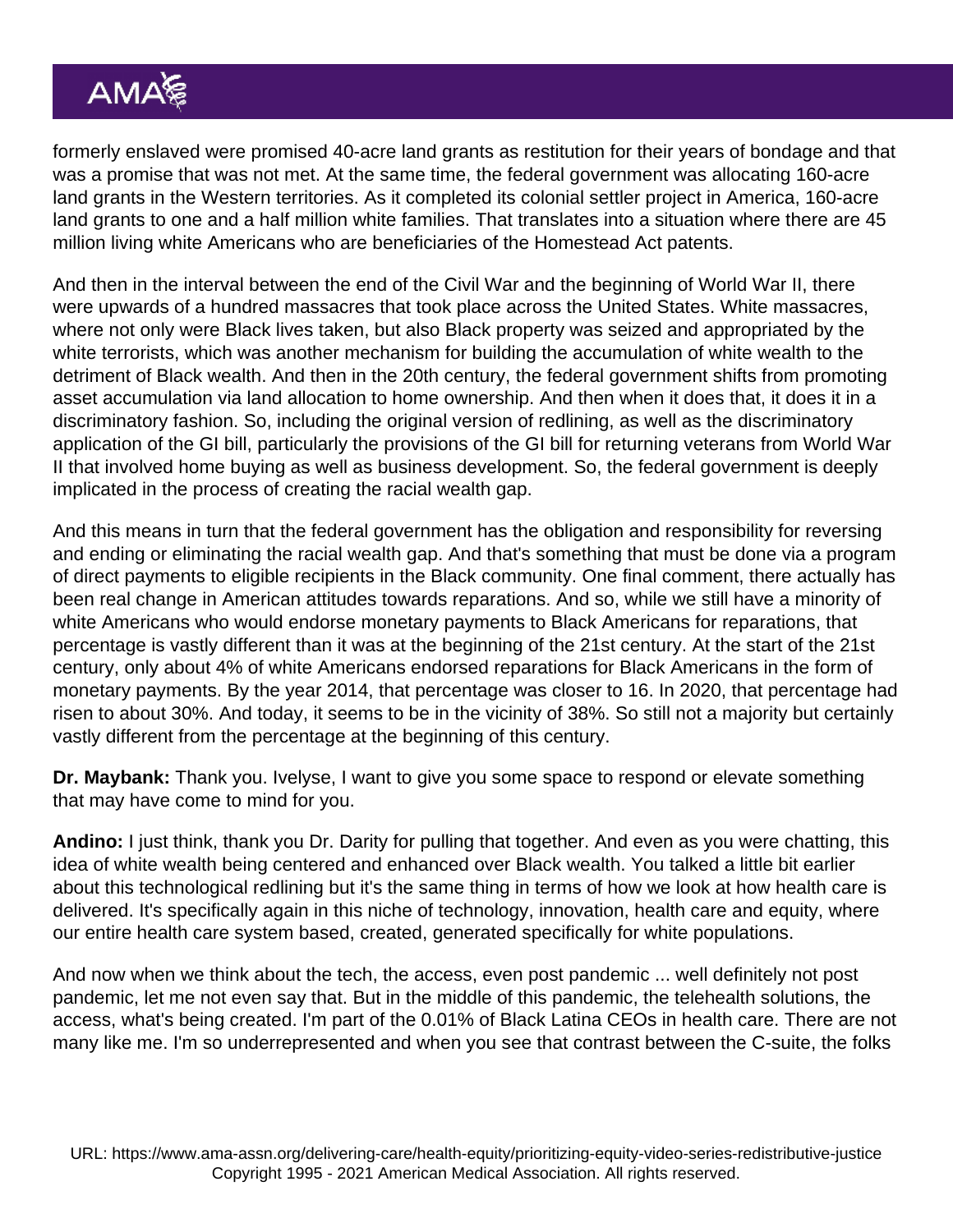who make decisions versus the folks who are out there doing the actual work, it really is stark. And I think we just see that play over and over again. And just wanted to add emphasis to that, that it's what we're working with. And even how I get care, how we all get care, it's really deep in that.

Dr. Maybank: And then where I want to go now is, I'm trying to also just make it now for the context of the audience and what does the audience do that primarily probably physicians or health professionals, where do they land? Because oftentimes when the feedback I get when we're having conversations on whether it's anti-racism, redistributive justice which most folks haven't heard too much of, reparations which folks have heard of but not really fully sure what it is, they're not really clear on what their place is in it.

Especially as health care providers, professionals, other leaders of health institutions, how should they be showing up? What are your recommendations in terms of being able to engage in this kind of work within their institution? I know Brigham's, I think it's at Brigham's has done some work. I know Michelle Morse and Bram wrote a really profound paper that was published in The Boston about some of the work, in Boston Review rather, about some of the work around redistributive justice. And so, I just want to have a sense from you and I'll start with you Gene, of how is it that health professionals should be showing up in this space? What should they be talking about? What should they be learning?

Dr. Richardson: Thanks. I think part of it is to realize that even though you're doing the good work of caring for patients or working out in the community, that you can actually be part of a system that's reproducing these inequalities. And so, I'll use the example of the Institute for Health Metrics and Evaluation at the University of Washington. They've become kind of the premier describer of the COVID pandemic. They're used by the White House; they're used by WHO to do global burden of disease studies. And as I talked about earlier, when you look at the modeling, say they've done for COVID early on, it was wrong most of the time but they also had these plunging projections that were used by Trump to say that he was doing a good job. So, they were easily co-opted for ideological purposes.

But in the end, I think they did a lot of racist work too, because they came to dominate how we were understanding epidemic dynamics, yet they weren't doing anything about risk structure, racial injustices, why Black people were dying at two to three times the rate. And so, in their gathering of our social imaginary, they were bringing us to a place where racial inequity continued. Maybe there was less COVID but there was still the status quo racial inequity. And to me, that is how in your public health work, you can continue to reproduce a racist system. So, it's part of the reason why we took on this anti-racist modeling project to show what broadening the social imaginary might look like as far as our analyses of what affects us health wise. But I think if we also fall back on that dictum that politics is just medicine writ large, is realizing that you can't just practice and see your patients or do the health care work in a bubble. You do need to be involved politically.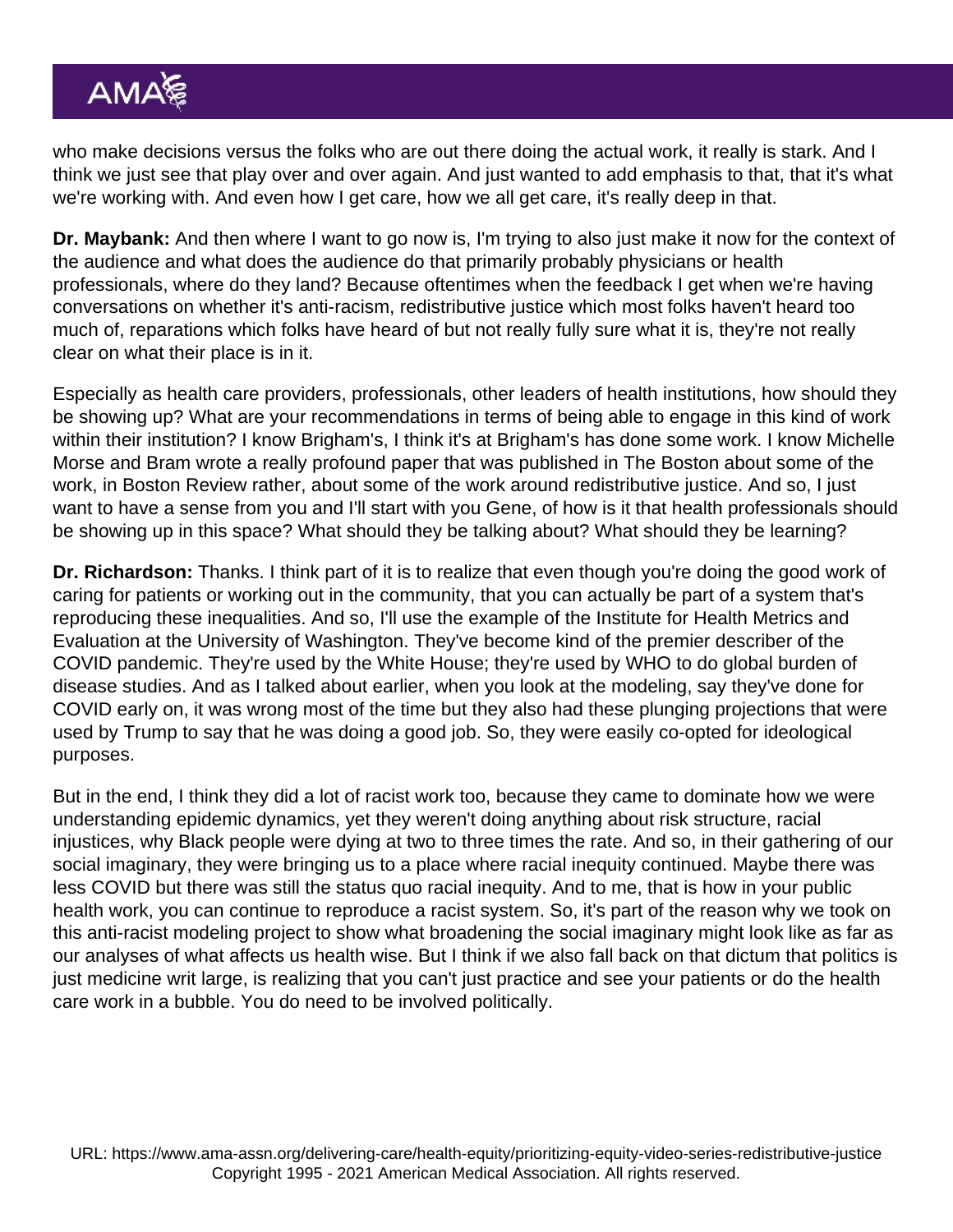So, if it's like Dr. Darity talked about electing a Congress that supports reparations, or reparative justice, or it means voting for people that support universal health care, or it means supporting Black Lives Matter movements at their grassroots level, it means stepping out of the workspace and understanding that you are a political entity, and that a lot of what we're talking about is not going to happen without the political organizing.

And so oftentimes health care workers are in these privileged positions to understand health impacts on the people they care for. And so, they need to speak out beyond the hospital and get involved politically any way they can. For me, I think of things because I do more global health. So, I'm really interested in debt cancellation because that is another system by how transnational instead of intranational inequities are continued. So, finding a niche that speaks to you but that is political in nature so that you can be part of the organizing that beyond the hospital, beyond the clinic, that that can help combat these inequities.

### Dr. Maybank: Thank you Gene. Dr. Darity?

Dr. Darity, Jr.: I was thinking that what we need is a federally funded program of reparations, a comprehensive program that would provide the resources that would eliminate this racial wealth gap that I'm talking about. And if it's about \$350,000 per person, it would require an expenditure of at least \$14 trillion to eliminate the disparity. That would be the size of the project. It could be conducted over the course of a decade, although I would hope it wouldn't be done longer than that. But I would say that if there are folks who are truly committed to the question of elimination, of structural racism and its effects in this society, then they could become advocates for a federal program of reparations. And it would be fantastic if physicians and their associated or allied medical organizations made a commitment to be part of a coalition to support a comprehensive reparations program across the United States. I must say it has to federally funded because states and localities don't have the capacity to meet the bill. Their total budgets are about \$3.1 trillion.

And that's a great shortfall beneath the \$14 trillion that's required. And then the other thing I would mention is just to echo Gene's comment, which is that it's important to get your own house in order. That you need to make sure that the types of activities that you're engaged in professionally and that your colleagues are engaged in professionally are not promoting the types of inequities that we've experienced. I know that one of the central findings that has emerged in thinking about physician practices and the medical system is the observation that a significant number of physicians actually believe that Black patients have a lower pain threshold. I'm sorry, have a higher pain threshold, and don't feel pain to the same degree. And I think that, that's just indicative of some of the stereotypical beliefs that poison medical practice. And that's an important phase of what needs to be done because closing the wealth gap will not in its entirety close the health gap.

Dr. Maybank: Thank you for that. And Ivelyse, to close it out?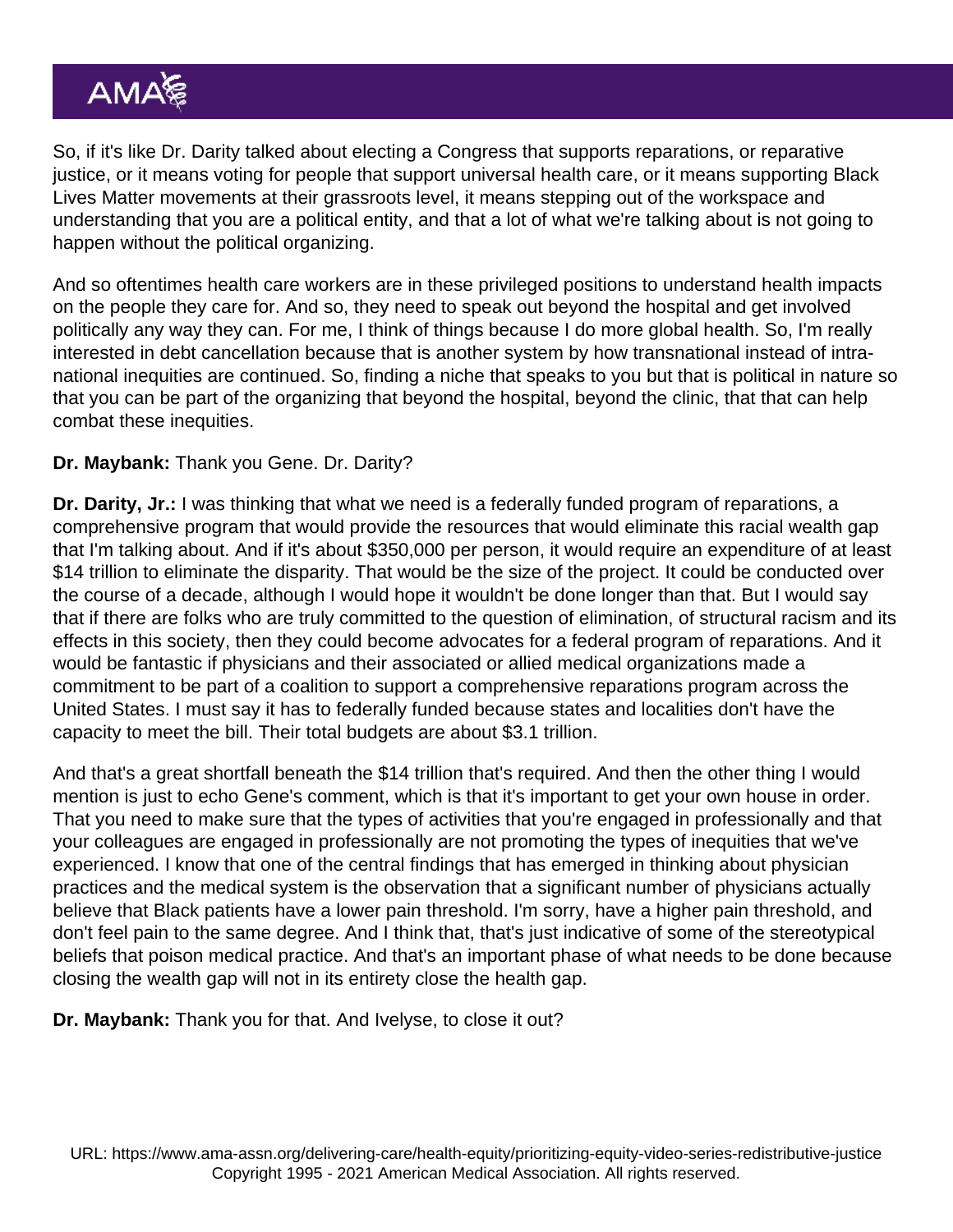Andino: Yeah. So, I love again what Dr. Darity and Gene both said, and there was a lot of kind of just solutions there focused on coalitions and getting together. And I think it's really timely to quote Bell Hooks, where she says, "Rarely if ever any of us are healed in isolation, healing is an act of communion." And want to echo that for the day to day. How is it that when you witness one of the acts of injustice, when you witness an act of racism and so maybe it's someone not getting their labs that were requested or you feel that, you see that, that you talk with someone else that you share that in communion and you both can agree and come together and start to organize there. And the same thing, I think it's true for those of you in patient care or community care.

When we see a patient who has an experience that we know is not isolated. So, whether it's people who are birthing or care and prescription access, how can we connect them as well? And my theory is always around, how do we redistribute social capital? How do we share build connections? We know that all movements and all change are never ever isolated, but again, happen through organizing through togetherness. And so, I think it's always great to take action where you can take action individually but as often as you can share your power, your access to connections through introductions, as well as your access, to information. So as simply as we can describe it, as much as we can make that accessible and as much as we can build together, I think is where we start to see some of those smaller shifts that then become the big waterfall.

Dr. Maybank: Fantastic. Thank you all. I heard in terms of suggestions of political engagement, clearly at large advocacy, whether it's state, federal levels. But then there's within their own houses and right in getting our own houses in order and advocacy within our own house. And how do we advocate for ourselves, for our patients, our colleagues and coworkers? I will not forget, closing the wealth gap will not close the health gap for sure. And sharing and building connections to the point of where we're getting to healing. Thank you for naming Bell Hooks. At the time of recording, she passed yesterday and has meant a lot to many of us in this space of justice and really has rooted and has really elevated for us in the space of justice, the importance and the memory of love. And last year, I actually gifted my team, "All About Love."

And I thought it was really critical because what was happening was this over-intellectualization of harm and of exclusion. And I get, and all of us very well get, the importance of our data and our evidence and analysis and all of that. But sometimes and many times, folks use that as a cover and a guard to not really realize that the reason why we're naming racism and injustice is because of love and love for ourselves love for our family, love for our communities. And so, I just think it's always important to center that in this work more so than I've ever felt before. And it's not common to bring up the context of love but I'm going to be doing it more and more as we go forward. So, I really thank all of you for spending the time with me today. Thank you for all your leadership in all the many spaces that you are and the people that you communicate with. And thank you all for tuning in to this series, this episode of Prioritizing Equity. Take care.